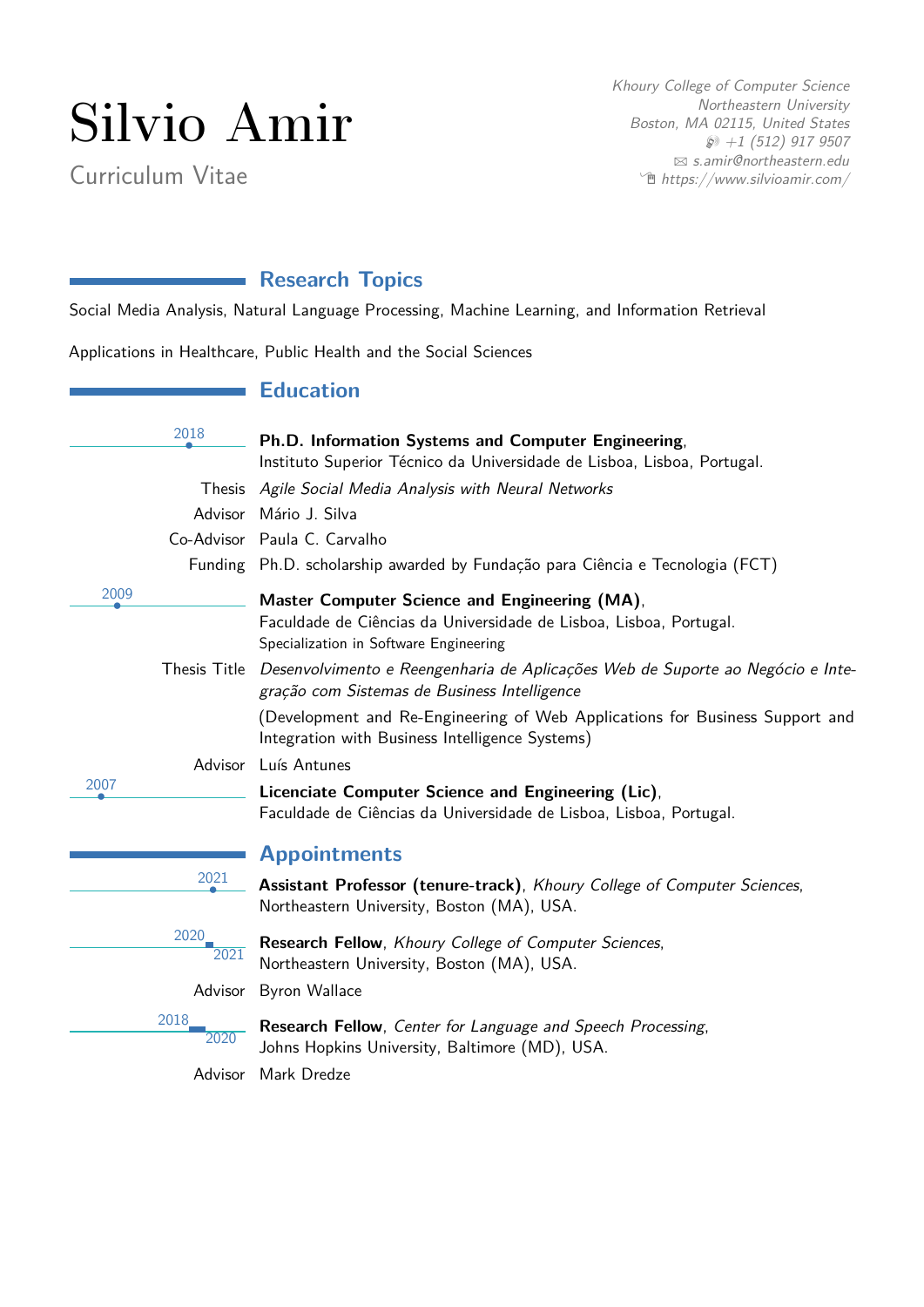## **Refereed Publications**

## **Conference**

- 1. Silvio Amir, Jan-Willem van de Meent, and Byron C Wallace. "On the Impact of Random Seeds on the Fairness of Clinical Classifiers". In: Proceedings of the 2021 Conference of the North American Chapter of the Association for Computational Linguistics: Human Language Technologies. 2021, pp. 3808–3823
- 2. Aaron Mueller, Zach Wood-Doughty, Silvio Amir, Mark Dredze, and Alicia Lynn Nobles. "Demographic representation and collective storytelling in the me too twitter hashtag activism movement". In: Proceedings of the ACM on Human-Computer Interaction 5.CSCW1 (2021), pp. 1–28
- 3. Paula Carvalho, Bruno Martins, Hugo Rosa, Silvio Amir, Jorge Baptista, and Mário J. Silva. "Situational Irony in Farcical News Headlines". In: Computational Processing of the Portuguese Language. Springer International Publishing, 2020, pp. 65–75
- 4. Manya Wadhwa, Silvio Amir, and Mark Dredze. "Aligning Public Feedback To Requests For Comments On Regulations.gov". In: International Conference on Web and Social Media (ICWSM). 2020
- 5. Silvio Amir, Mark Dredze, and John W Ayers. "Mental Health Surveillance over Social Media with Digital Cohorts". In: Proceedings of the Sixth Workshop on Computational Linguistics and Clinical Psychology. 2019, pp. 114–120
- 6. Silvio Amir, Glen Coppersmith, Paula Carvalho, Mário J Silva, and Byron C Wallace. "Quantifying Mental Health from Social Media with Neural User Embeddings". In: Journal of Machine Learning Research, W&C Track (2017)
- 7. Silvio Amir, Byron C Wallace, Hao Lyu, Paula Carvalho, and Silva Mário J. "Modelling context with user embeddings for sarcasm detection in social media". In: Proceedings of the Conference on Natural Language Learning (CoNLL) (2016)
- 8. Wang Ling, Chris Dyer, Alan W Black, Isabel Trancoso, Ramon Fermandez, Silvio Amir, Luis Marujo, and Tiago Luis. "Finding Function in Form: Compositional Character Models for Open Vocabulary Word Representation". In: Proceedings of the 2015 Conference on Empirical Methods in Natural Language Processing. Lisbon, Portugal: Association for Computational Linguistics, Sept. 2015, pp. 1520–1530
- 9. Wang Ling, Yulia Tsvetkov, Silvio Amir, Ramon Fermandez, Chris Dyer, Alan W Black, Isabel Trancoso, and Chu-Cheng Lin. "Not All Contexts Are Created Equal: Better Word Representations with Variable Attention". In: Proceedings of the 2015 Conference on Empirical Methods in Natural Language Processing. Lisbon, Portugal: Association for Computational Linguistics, Sept. 2015, pp. 1367–1372
- 10. Ramón Astudillo, Silvio Amir, Wang Ling, Mario Silva, and Isabel Trancoso. "Learning Word Representations from Scarce and Noisy Data with Embedding Subspaces". In: Proceedings of the 53rd Annual Meeting of the Association for Computational Linguistics and the 7th International Joint Conference on Natural Language Processing (Volume 1: Long Papers). Beijing, China: Association for Computational Linguistics, July 2015, pp. 1074–1084

## **Journal**

11. Silvio Moreira, David S Batista, Paula Carvalho, Francisco M Couto, and Mario J Silva. "Tracking politics with POWER". in: Program 47.2 (2013), pp. 120–135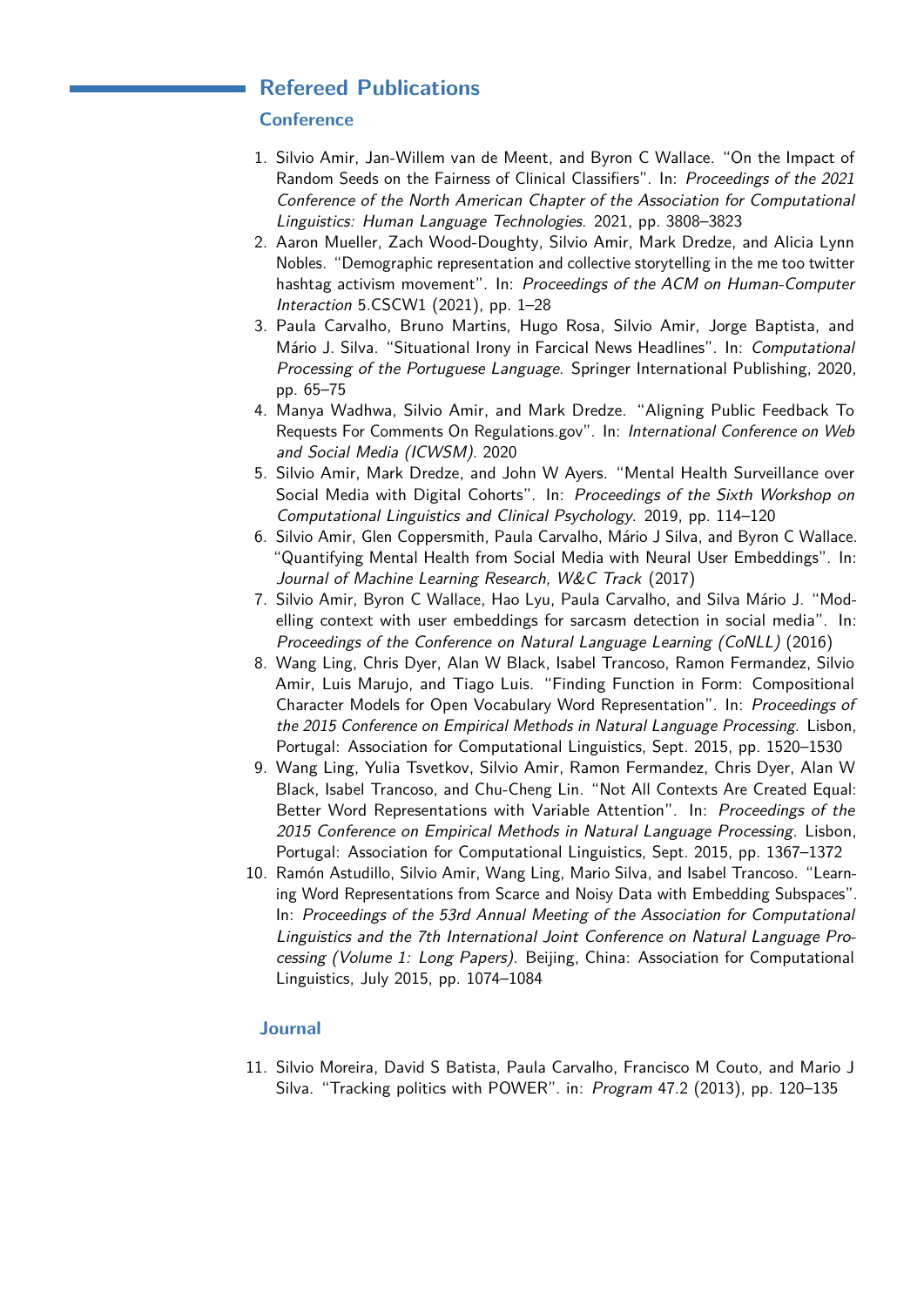## **Workshop**

- 12. Darius Irani, Avyakta Wrat, and Silvio Amir. "Early Detection of Online Hate Speech Spreaders with Learned User Representations—Notebook for PAN at CLEF 2021". In: CLEF 2021 Labs and Workshops, Notebook Papers. Ed. by Guglielmo Faggioli, Nicola Ferro, Alexis Joly, Maria Maistro, and Florina Piroi. CEUR-WS.org, Sept. 2021. url: <http://ceur-ws.org/Vol-2936/paper-174.pdf>
- 13. Silvio Amir, Ramon F Astudillo, Wang Ling, Mário J Silva, Isabel Trancoso, and Rua Alves Redol. "INESC-ID at SemEval-2016 Task 4-A: Reducing the Problem of Out-of-Embedding Words". In: Proceedings of SemEval (2016), pp. 238–242
- 14. Pedro Saleiro, Silvio. Amir, Mário J. Silva, and Carlos Soares. "Tracking Political Opinion on the Web". In: 2015 IEEE International Conference on Computer and Information Technology; Ubiquitous Computing and Communications; Dependable, Autonomic and Secure Computing; Pervasive Intelligence and Computing. Oct. 2015
- 15. Silvio Amir, Wang Ling, Ramón Astudillo, Bruno Martins, Mario J. Silva, and Isabel Trancoso. "INESC-ID: A Regression Model for Large Scale Twitter Sentiment Lexicon Induction". In: Proceedings of the 9th International Workshop on Semantic Evaluation (SemEval 2015). Denver, Colorado: Association for Computational Linguistics, June 2015, pp. 613–618
- 16. Ramón Astudillo, Silvio Amir, Wang Ling, Bruno Martins, Mario J. Silva, and Isabel Trancoso. "INESC-ID: Sentiment Analysis without Hand-Coded Features or Linguistic Resources using Embedding Subspaces". In: Proceedings of the 9th International Workshop on Semantic Evaluation (SemEval 2015). Denver, Colorado: Association for Computational Linguistics, June 2015, pp. 652–656
- 17. Silvio Amir, Miguel B. Almeida, Bruno Martins, João Filgueiras, and Mário J. Silva. "TUGAS: Exploiting unlabelled data for Twitter sentiment analysis". In: Proceedings of the 8th International Workshop on Semantic Evaluation (SemEval 2014). Dublin, Ireland: Association for Computational Linguistics and Dublin City University, Aug. 2014, pp. 673–677
- 18. Joao Filgueiras and Silvio Amir. "POPSTAR at replab 2013: Polarity for reputation classification". In: CLEF 2013 Eval. Labs and Workshop Online Working Notes. 2013
- 19. Silvio Moreira, João Filgueiras, Bruno Martins, Francisco Couto, and Mário J. Silva. "REACTION: A naive machine learning approach for sentiment classification". In: Second Joint Conference on Lexical and Computational Semantics (\*SEM), Volume 2: Proceedings of the Seventh International Workshop on Semantic Evaluation (SemEval 2013). Atlanta, Georgia, USA: Association for Computational Linguistics, June 2013, pp. 490–494
- 20. Silvio Moreira, David Batista, Paula Carvalho, Francisco M Couto, and Mário J Silva. "POWER-Politics Ontology for Web Entity Retrieval". In: Advanced Information Systems Engineering Workshops. Springer. 2011, pp. 489–500



# **Invited Talks and Seminars**

• **Towards Precision Social Media Analysis**, Speed Data-ing by NULab for Texts, Maps and Networks, College of Social Sciences and Humanities Northeastern University, Boston (MA), USA.

• **User Representations for Human-Centered AI**, Khoury College of Computer Sciences, Northeastern University, Boston (MA), USA.

• **Empowering Social Media Analysis for Social Good**, CLSP Seminar, Johns Hopkins University, Baltimore (MD), USA.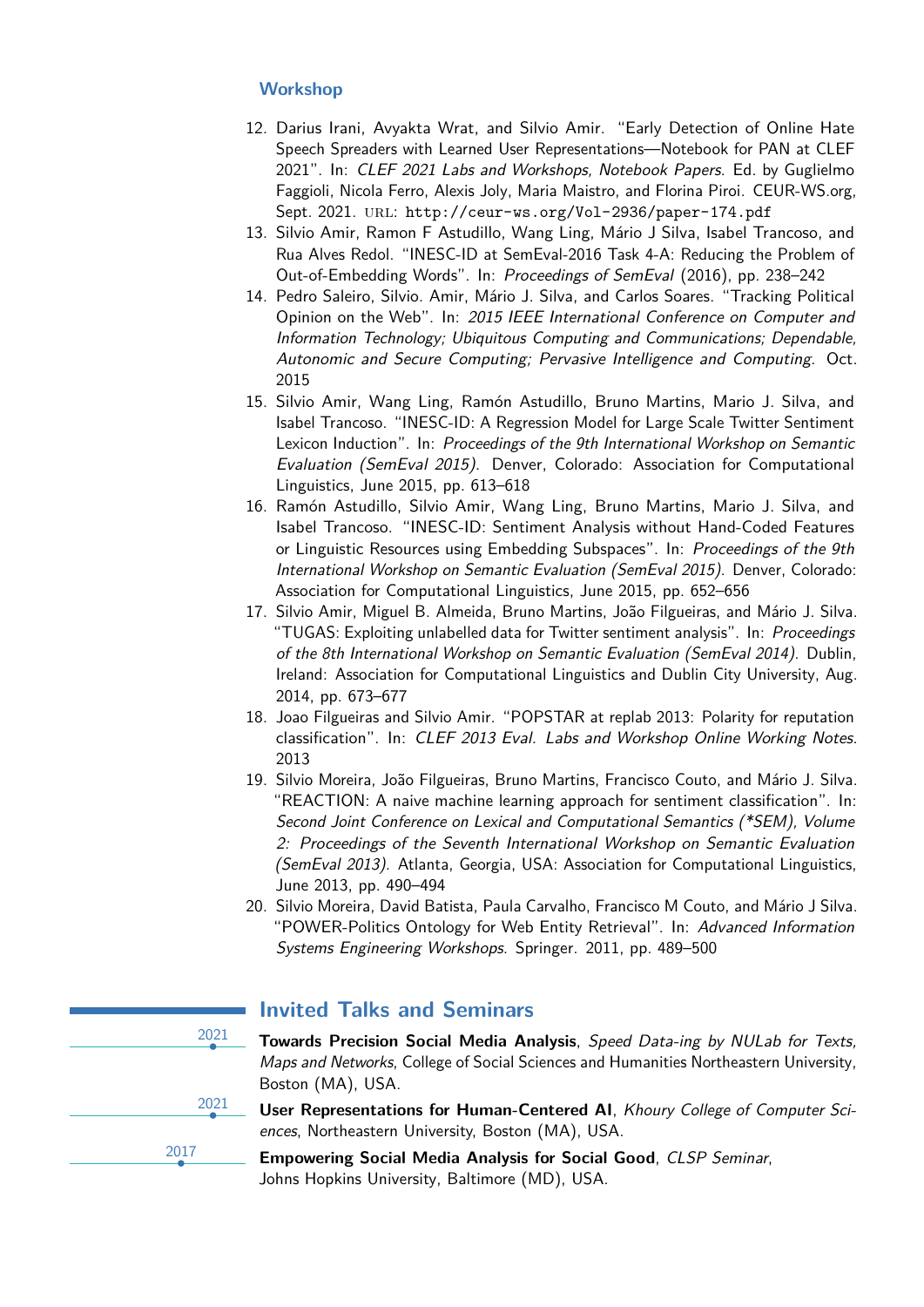| 2016 |  |
|------|--|
|      |  |
|      |  |
| 2014 |  |
| 2014 |  |
| 2014 |  |
| 2015 |  |

• **Representation Learning for Agile Social Media Analysis**, SIGAI CNC, Northeastern University, Boston (MA), USA.

• **Towards Social Media Analysis for Low-Resource Languages**, Priberam Machine Learning Lunch Seminars, Instituto Superior Técnico, Lisboa, Portugal.

• **How to build a Twitter Sentiment Classifier: part II**, Sapo Labs Talks, Sapo Labs Lisboa, Lisboa, Portugal.

• **How to build a Twitter Sentiment Classifier**, Sapo Labs Talks, Sapo Labs Lisboa, Lisboa, Portugal.

• **Análise de Sentimento em Social Media**, Workshop em Jornalismo Computacional, Faculdade de Engenharia da Universidade do Porto, Porto, Portugal.

# **Teaching**

2021 • **Northeastern University**. Fall 2021 CS7290: Special Topics in Data Science: Social Media Analysis and Applications 2020 • **Johns Hopkins University**. Spring 2020 CS482/682 Machine Learning: Deep Learning Spring 2020 EN601.466/666 Information Retrieval and Web Agents

# **Research Experience**

• **Visiting Researcher**, School of Medicine, University of California San Diego, La Jolla, San Diego (CA), USA.

Advisor John W. Ayers

2019

2018

2018

2016

2016

2013

2011

**Research Assistant**, CCIS - Machine Learning Lab, Northeastern University, Boston (MA), USA.

Advisor Byron Wallace

• **Visiting Researcher**, School of Information, University of Texas at Austin, Austin (TX), USA.

Advisor Byron Wallace

**Research Assistant**, Data Management and Information Retrieval Group (DMIR), INESC-ID Lisboa, Lisboa, Portugal.

Advisor Mário J. Silva

**Junior Research Assistant**, Large-Scale Informatics Systems Lab (LASIGE), Faculdade de Ciências da Universidade de Lisboa, Lisboa, Portugal. Advisor Mário J. Silva

2018 2017 2008 2010 2007 2008

2013

# **Industry Experience**

• **Research Scientist**, Good Analytics, California, USA. • **Research Scientist**, Qntfy, Washington (DC), USA. **Software Engineer and IT Services Consultant**, Truewind, Lisboa, Portugal. **Analyst and Software Developer**, Deloitte Touche & Tohmatsu, Lisboa, Portugal.